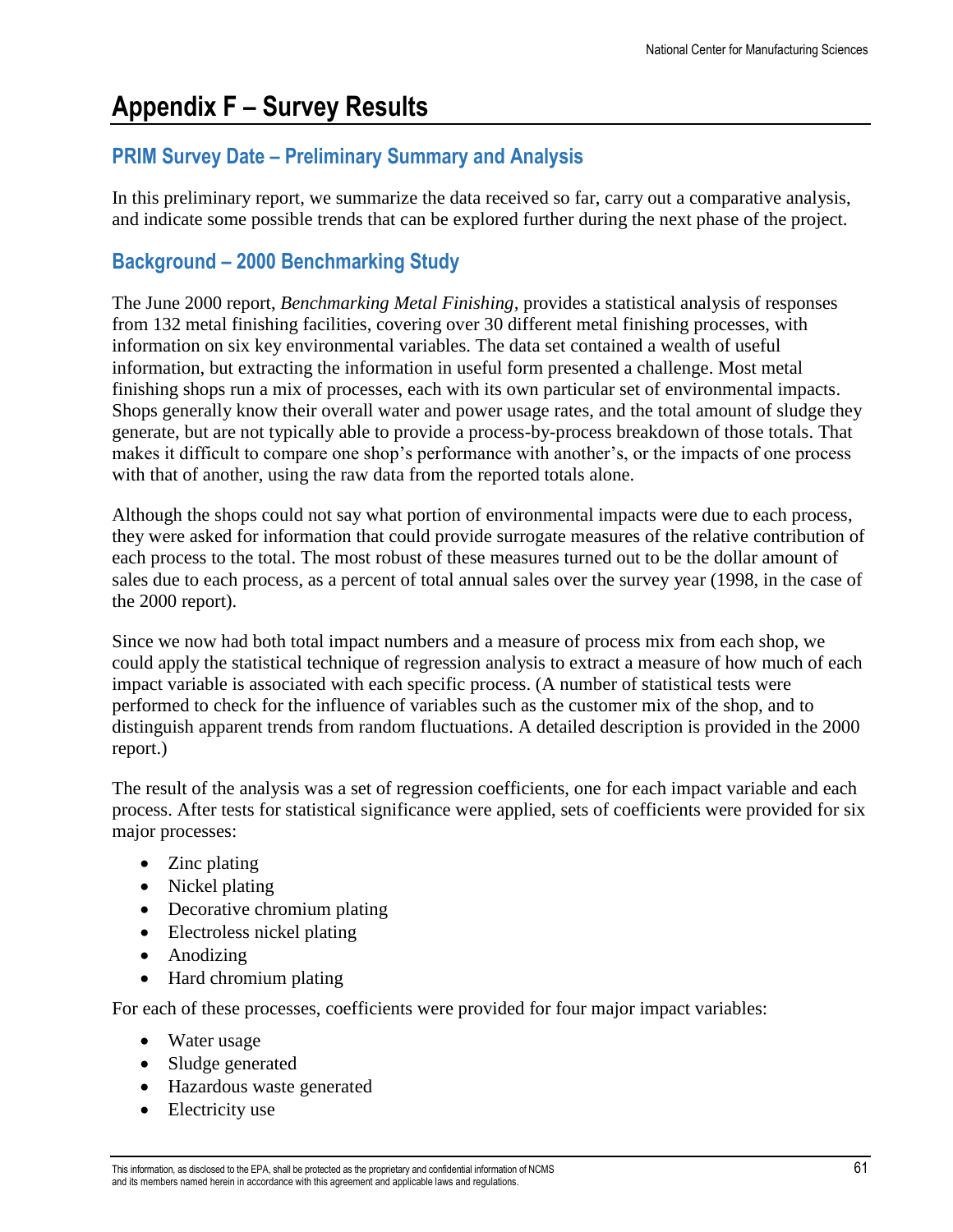(The coefficients for the remaining combinations of processes and impacts were not statistically significant at the relatively lenient 10% significance level.)

The coefficients measure the average amount of each impact variable generated for every dollar of sales from a specific process. For example, the study found that, based on the data from the survey, a metal finishing shop running a zinc plating operation in 1998, performing at the industry average, could expect to discharge 4.9 gallons of wastewater for every dollar of sales from the zinc line. For the many shops whose sales were primarily from some mix of those six processes, we could calculate from their total sales dollars what their expected total wastewater generation rate would be if they were an average shop. By comparing that expected number with the actual number they provided, we could tell them how they compared with their peers. We could also look for other characteristics of the top performing shops that might indicate what methods or equipment might be particularly effective. The findings are listed in the 2000 report.

### **PRIM Survey Data**

The goal of the PRIM (**P**2 **R**esearch and **I**mplementation for **M**ichigan Metal Finishers) project is to eliminate the information barriers that currently impede the metal finishing industry's ability to implement innovative pollution prevention (P2) technologies and techniques. As part of this initiative, the project is assessing the current environmental performance level of the industry, compared to the information gathered in the 2000 study. A survey was distributed to 600 shops (including members of the NASF nationwide, as well as metal finishers located in Michigan). Participants were given the option of mailing back a paper form, or replying on-line.

As of September 30, 2017, complete surveys have been received from 31 metal finishing facilities (14 paper and 17 on-line). The data collected so far are sufficient to permit some meaningful comparisons between shops responding today and shops in the 2000 study survey, although it does not represent a large enough sample to duplicate the statistical analysis carried out for the 2000 study report.

One way to compare data from the current survey with the 2000 results is to make use of the regression coefficients calculated during the earlier study. The method can be applied to shops whose process mix is dominated by the six processes identified in the 2000 study that had statistically significant coefficients. In such cases, we can use the regression coefficients together with the 2017 sales data to estimate what impact we would expect from a shop if it were performing like the average shop in the 2000 data. We can then compare that number with the actual reported impact, and see whether the shop in 2017 is doing better than, worse than, or about the same as, the average shop in the 2000 data set running the same mix of processes. For 14 of the shops responding to the 2017 survey, 60-100% of their sales were generated by some combination of the six processes.

In order to approach an apples-to-apples comparison, we need to consider how quantities calculated with data from 1998 might have changed over time, even if the population being sampled stayed the same. The regression coefficient can be thought of as a ratio, expressed as impact per production unit. We want to use the ratio to determine whether there have been changes in impact over time. Because we're specifically interested in tracking changes in the numerator, impact, over time, we need to keep the denominator constant – a unit of production from the 2017 data needs to correspond to the same amount of product as measured by the 1998 data.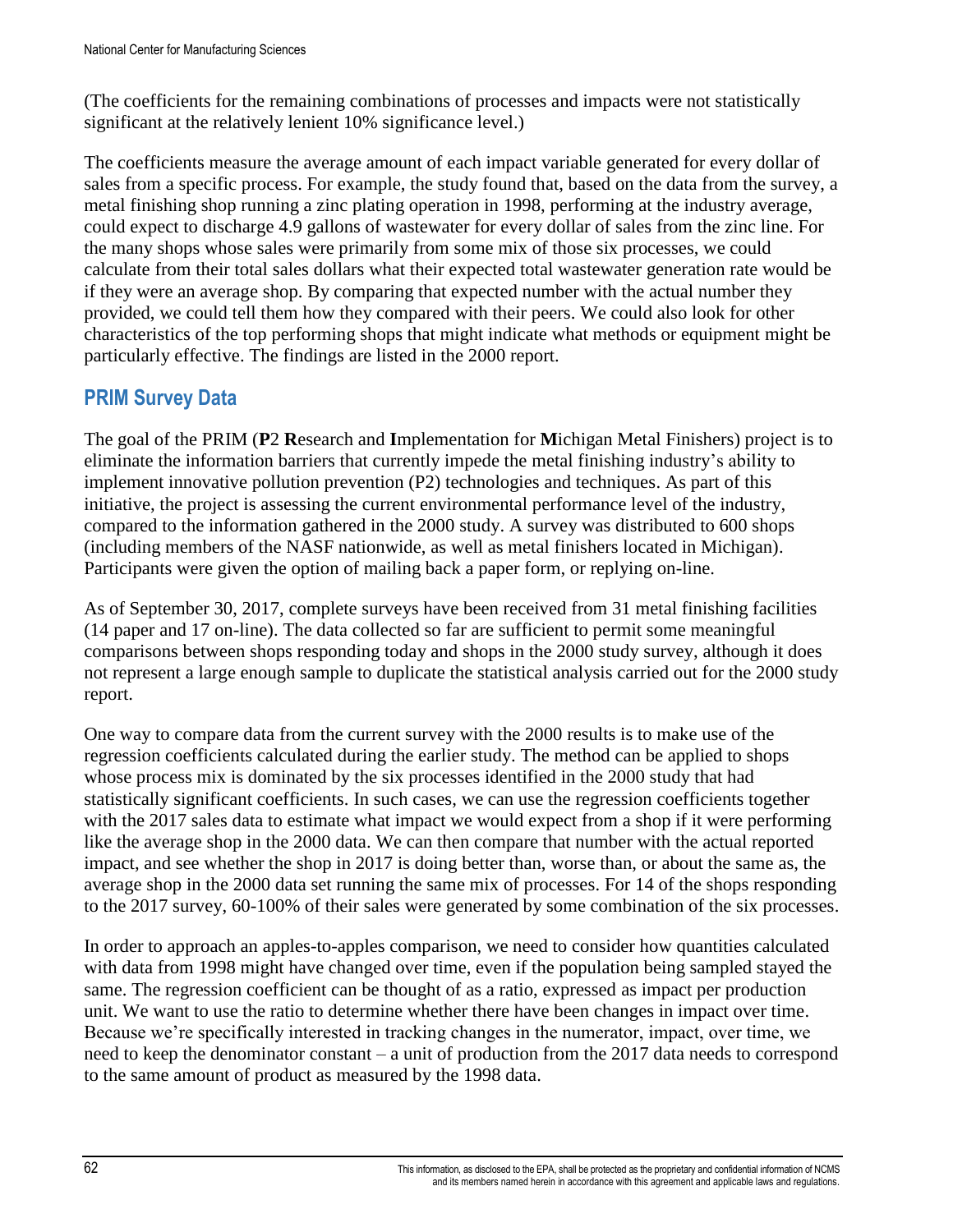The 2000 study identified sales dollars as the best production unit for our purposes. One contributing factor may be that companies can typically provide much more accurate data, broken down by process, on sales than they can on other measures (such as total square feet plated, or number of employee hours spent). We expect this remains the case, and that sales dollars are still the best metric to use. But while neither the square foot nor the hour has changed noticeably over the past several years, the dollar is never what it used to be. This unavoidably complicates a comparison based on reported dollars.

To convert 1998 dollars to 2017, we can use a standard inflation measure, the Gross Domestic Product implicit price deflator, as provided by the St. Louis Federal Reserve Bank [\(https://fred.stlouisfed.org/series/GDPDEF/\)](https://fred.stlouisfed.org/series/GDPDEF/). Comparing indices for the fourth quarters of 1998 and 2017 respectively, we find that according to this measure, we should use a factor of 1.417 to relate a 1998 to a 2017 dollar. Of course, this is an imperfect measure, since price trends in some metal finishing markets might not match that of the economy as a whole. In particularly competitive sectors, where prices aren't keeping up with inflation, a somewhat smaller factor might be appropriate. (Few metal finishers would be expected to command prices in excess of the general economy, so we assume that a case where the appropriate factor would be greater than 1.417 is unlikely to arise.)

We also need a way to account for that portion of a shop's production that is not included among the six processes with usable coefficients. We assume that, whatever other processes a shop might run, their contributions are small or diverse enough that the average impact per unit due to all of the processes that aren't one of the six works out to about the same as the average impact per unit of the processes that are among the six. That means that the estimated impact can simply be scaled up. Thus if, for example, if we calculate a shop's expected impact due to the processes among the six, and if this represents 90% of the shops production, we would estimate the shop's total impact for all processes to be  $100\%/90\% = 1.11$  times the impact estimated for the six processes.

With those two provisos, we are ready to calculate expected vs. actual values for fourteen of the shops in the 2017 data set. Table F-1 lists the regression coefficients from the 2000 study (covering data from 1998) for the six processes and for four environmental impact variables:

- Wastewater discharge (total annual, in gallons).
- Sludge generation (total annual, in pounds).
- Hazardous waste sent to landfill (total annual, in pounds).
- Electricity used (total annual, in kilowatt-hours).

In each case, the table also provides the values of the coefficients when they are rescaled from 1998 to 2016 dollars, as explained in the previous section. The rescaled coefficients measure the expected impact due to each dollar of sales in 2016 if companies' environmental performance were the same on average as companies' performance in 1998, and the only difference between the two time periods were the value of the dollar. (Note that the rescaled coefficients are smaller. Since the same quantity of plated product commands more dollars in 2016 than in 1998, the impact from producing that quantity is being spread over more dollars, so the impact per dollar of sales is lower.)

A typical example can be used to show how the coefficients are used, along with the data from the current study, to generate an estimate of the total annual impact that would be expected from each shop's process mix if they were performing at the average level of shops in the 1998 data set. We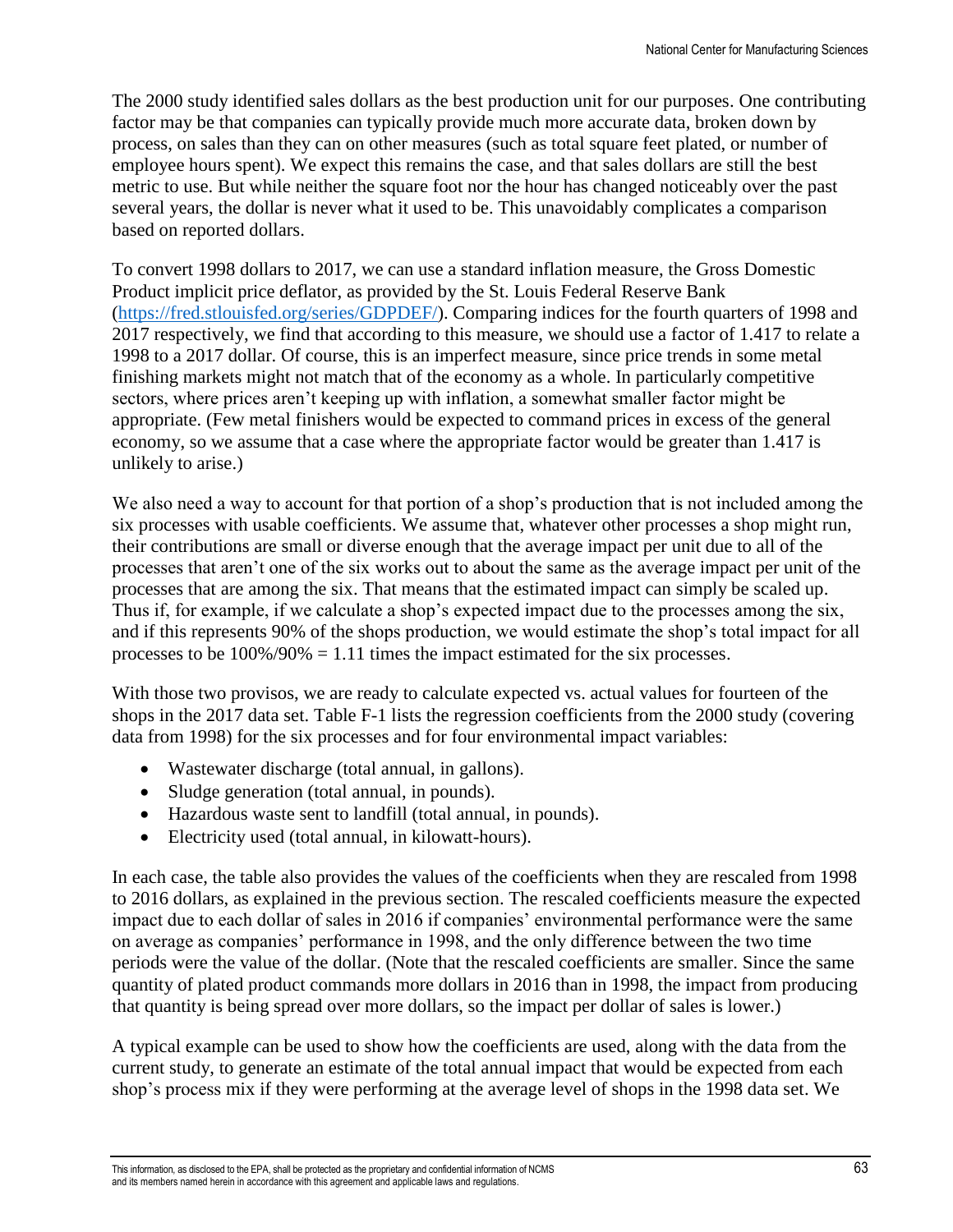will work through the expected wastewater generation rate for one representative company from the 2016 data set. The calculations are similar for all of the remaining impact variables and companies.

So for example in the case of facility #16, 95% of sales in 2016 were from processes among the six with coefficients (80% from decorative chrome, 10% from nickel, and 5% from zinc), and 5% from another process not included among the six. Their sales total in 2016 was \$2,728,500. To find the facility's "expected" wastewater discharge for 2016, the calculation would proceed as follows:

80% chrome sales in 2016 x \$2,728,500 total sales = \$2,182,800 from chrome.

From Table 1, each 2016 sales dollar would generate 1.603 gallons of wastewater from shops performing at the 1998 average.

\$2,182,800 x 1.603 gallons/2016\$ = 3,497,948 gallons expected from chrome sales.

Similarly:

10% nickel sales x \$2,728,500 total sales x 1.405 gal/2016\$ = 383,310 gallons expected from nickel.

5% zinc sales x \$2,728,500 total sales x  $3.381$  gal $/2016$ \$ = 461,321 gallons expected from zinc.

So the total expected flow from processes with coefficients is:

 $3,497,948 + 383,310 + 461,321 = 4,342,579$  gallons

If, as explained above, we assume that the impact per sales dollar due to the remaining process is reasonably close to the average of the other processes, we can scale up the total flow proportionally:

 $4,342,579 / 0.95 = 4,571,136$  gallons

Tables F-2 – F-5 summarize the results of similar calculations for the 14 facilities whose process mix qualifies them for this analysis, applied to wastewater discharge, sludge generation, hazardous waste shipments to landfill, and electricity use.

|                                           | ilir<br>Anodizing, | decorative<br>ຮົ | hard<br>Ġ | ž<br>E'less | Nickel | Zinc          | (barrel)<br>Zinc | Zinc (rack) |
|-------------------------------------------|--------------------|------------------|-----------|-------------|--------|---------------|------------------|-------------|
| Average water discharged<br>(gal/1998\$)  | 1.960              | 2.270            | 0.200     | 1.420       | 1.990  | 4.790         |                  |             |
| Average water discharged<br>(gal/2016\$)  | 1.384              | 1.603            | 0.141     | 1.002       | 1.405  | 3.381         |                  |             |
| Sludge generation rate (lb/1998\$)        | $-0.015$           | 0.008            | 0.006     | 0.005       | 0.007  | $\rightarrow$ | 0.054            | 0.016       |
| Sludge generation rate (lb/2016\$)        | $-0.011$           | 0.006            | 0.004     | 0.003       | 0.005  | $\rightarrow$ | 0.038            | 0.012       |
| Haz. sludge, land-disposed<br>(lb/1998\$) | 0.019              | 0.005            | 0.002     | 0.011       | 0.002  | 0.025         |                  |             |
| Haz. sludge, land-disposed<br>(lb/20165)  | 0.013              | 0.004            | 0.001     | 0.008       | 0.001  | 0.017         |                  |             |
| Electricity use (kWh/1998\$)              | 0.485              | 0.458            | 0.536     | 0.153       | 0.453  | 0.514         |                  |             |
| Electricity use (kWh/2016\$)              | 0.342              | 0.323            | 0.378     | 0.108       | 0.320  | 0.363         |                  |             |

**Table F-1. Regression Coefficients from 2000 Study, Together with CoEfficients Rescaled for 2016 Dollars**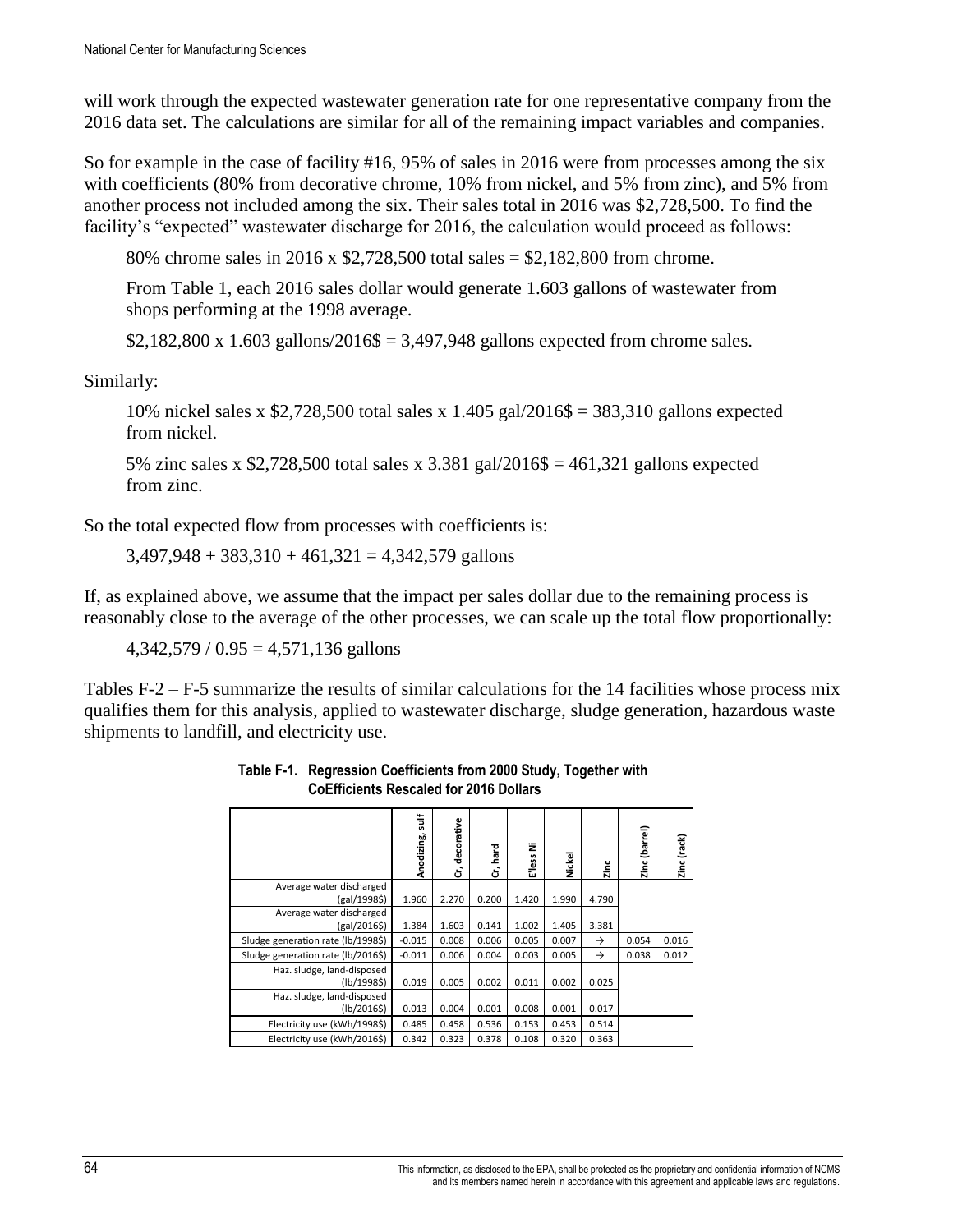|               |    | WW discharged (gal/yr) |                             |                  |  |  |  |
|---------------|----|------------------------|-----------------------------|------------------|--|--|--|
|               |    | expected               | actual                      |                  |  |  |  |
|               |    |                        | six processes all processes | processes<br>all |  |  |  |
|               | 5  | 26,783,076             | 31,509,501                  | 18,161,271       |  |  |  |
|               | 8  | 38,650,520             | <u>42,945,022</u>           | 21,499,016       |  |  |  |
|               | 10 | 5,666,156              | 8,572,097                   | 7,843,215        |  |  |  |
|               | 11 | 17,544,909             | 17,902,968                  | 6,505,652        |  |  |  |
|               | 13 | 176,487                | <b>176,487</b>              | 460,000          |  |  |  |
|               | 14 | 224,801,270            | 241,721,795                 | 78,000,000       |  |  |  |
| Facility code | 15 | 54,164,677             | <u>54,164,677</u>           | 31,836,146       |  |  |  |
|               | 16 | 4,342,580              | 4,571,137                   | 1,201,450        |  |  |  |
|               | 17 | 17,295,761             | 17,295,761                  | 12,100,000       |  |  |  |
|               | 18 | 14,733,882             | 15,509,349                  | 18,411,421       |  |  |  |
|               | 19 | 6,481,251              | 10,802,085                  |                  |  |  |  |
|               | 25 | 2,090,493              | 2,986,418                   |                  |  |  |  |
|               | 26 | 18,093,484             | <u>30,155,807</u>           | 25,000,000       |  |  |  |
|               | 31 | 2,419,606              | 3,722,471                   | 1,300,000        |  |  |  |

**Table F-2. Expected vs. Actual Wastewater Discharged**

**Table F-3. Expected vs. Actual Sludge Generated**

|    | Sludge generated (lb/yr) |                  |               |               |  |  |
|----|--------------------------|------------------|---------------|---------------|--|--|
|    | <b>Expected</b>          |                  | actual (wet)  | actual (dry*) |  |  |
|    | six processes            | all processes    | all processes | all processes |  |  |
| 5  | 123,570                  | 145,377          | 723,484       | 289,394       |  |  |
| 8  | 437,340                  | 485,933          | 1,957,600     | 783,040       |  |  |
| 10 | 38,476                   | 58,209           | 10,640        | 4,256         |  |  |
| 11 | 198,525                  | 202,576          |               |               |  |  |
| 13 | <b>7,513</b>             | 7,513            | 6,800         | 2,720         |  |  |
| 14 | 1,189,694                | 1,279,241        | 951,401       | 761,121       |  |  |
| 15 | 278,512                  | 278,512          | 894,900       | 357,960       |  |  |
| 16 | 21,361                   | 22,485           | 65,800        | 26,320        |  |  |
| 17 | $-193,500$               | <u>(193,500)</u> | 800,000       | 320,000       |  |  |
| 18 | 60,178                   | 63,346           | 50,682        | 20,273        |  |  |
| 19 | 30,330                   | 50,551           | 12,000        | 4,800         |  |  |
| 25 | 6,287                    | 8,981            |               |               |  |  |
| 26 | 41,034                   | 68,389           | 106,631       | 42,652        |  |  |
| 31 | <b>732</b>               | 1,127            | 8,000         | 6,400         |  |  |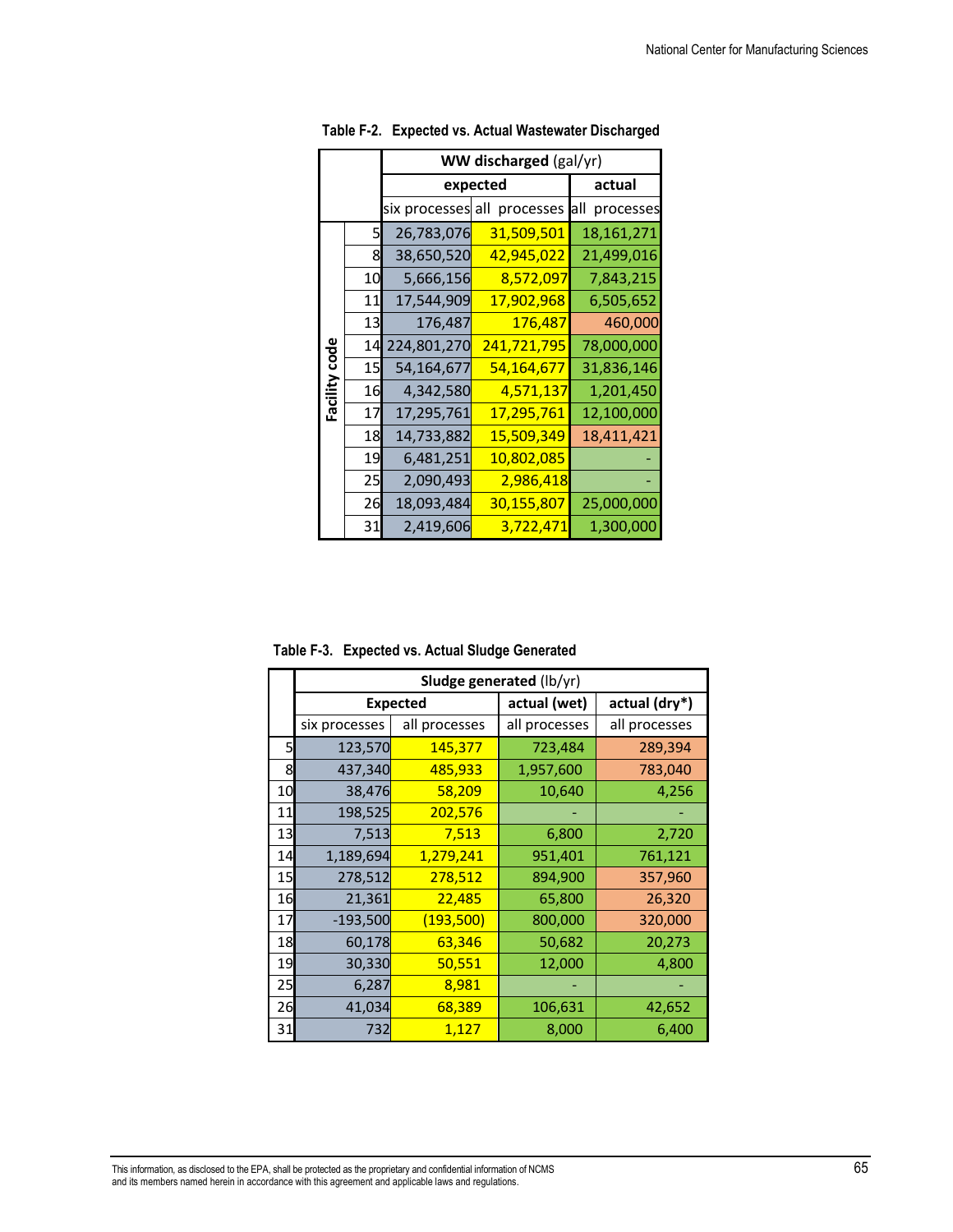|    | HazWaste landfilled (lb/yr)               |         |         |  |  |  |
|----|-------------------------------------------|---------|---------|--|--|--|
|    | <b>Expected</b>                           | actual  |         |  |  |  |
|    | six processes all processes all processes |         |         |  |  |  |
| 5  | 127,442                                   | 149,932 |         |  |  |  |
| 8  | 197,691                                   | 219,656 | 40,000  |  |  |  |
| 10 | 28,981                                    | 43,845  |         |  |  |  |
| 11 | 89,739                                    | 91,571  |         |  |  |  |
| 13 | 1,853                                     | 1,853   | 6,800   |  |  |  |
| 14 | 762,979                                   | 820,407 | 82,798  |  |  |  |
| 15 | 126,464                                   | 126,464 |         |  |  |  |
| 16 | 10,816                                    | 11,385  |         |  |  |  |
| 17 | 164,133                                   | 164,133 |         |  |  |  |
| 18 | 97,413                                    | 102,540 | 50,682  |  |  |  |
| 19 | 41,355                                    | 68,924  |         |  |  |  |
| 25 | 11,961                                    | 17,088  |         |  |  |  |
| 26 | 100,104                                   | 166,839 | 106,631 |  |  |  |
| 31 | 12,348                                    | 18,997  |         |  |  |  |

**Table F-4. Expected vs. Actual Hazardous Waste Shipped to Landfill**

**Table F-5. Expected vs. Actual Electricity Used**

|    | Electricity used (kWh/yr) |                             |               |  |  |
|----|---------------------------|-----------------------------|---------------|--|--|
|    | <b>Expected</b>           | actual                      |               |  |  |
|    |                           | six processes all processes | all processes |  |  |
| 5  | 3,137,467                 | 3,691,138                   | 3,800,000     |  |  |
| 8  | 4,147,467                 | 4,608,297                   | 6,316,929     |  |  |
| 10 | 608,018                   | 919,845                     | 483,680       |  |  |
| 11 | 1,882,690                 | 1,921,112                   | 1,935,293     |  |  |
| 13 | 472,986                   | 472,986                     | 440,000       |  |  |
| 14 | 38,267,119                | 41,147,440                  | 25,400,000    |  |  |
| 15 | 10,928,380                | 10,928,380                  | 5,053         |  |  |
| 16 | 842,512                   | 886,855                     | 841,093       |  |  |
| 17 | 4,279,818                 | 4,279,818                   | 7,200,000     |  |  |
| 18 | 1,584,457                 | 1,667,849                   | 2,240,160     |  |  |
| 19 | 868,445                   | 1,447,408                   | 960,000       |  |  |
| 25 | 236,581                   | 337,973                     | 380,000       |  |  |
| 26 | 3,183,832                 | 5,306,387                   | 3,575,415     |  |  |
| 31 | 270,686                   | 416,440                     | 134,000       |  |  |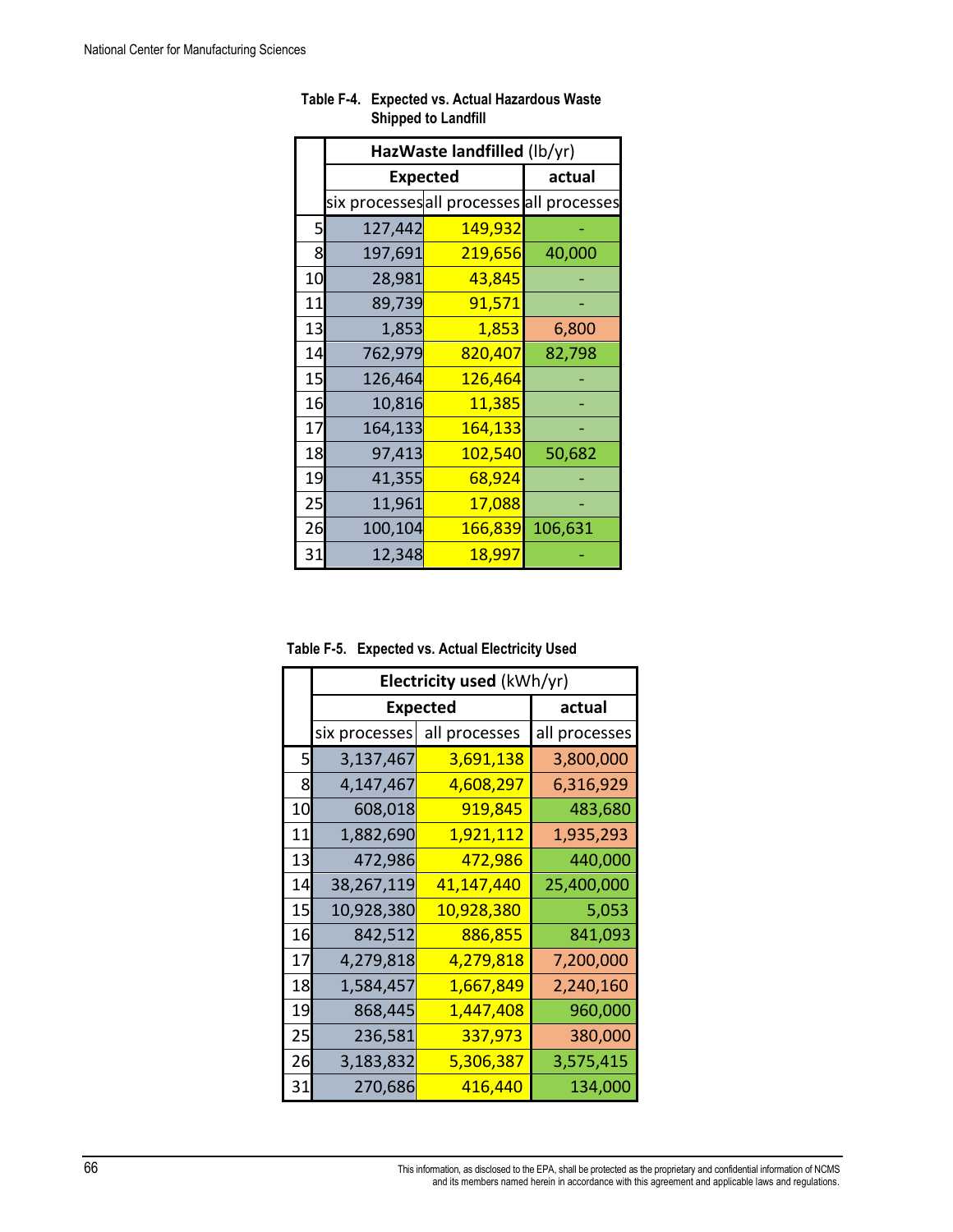#### **Preliminary Conclusions and Questions:**

To assist in interpreting the results, the information from the tables is presented in graphic form below. In each case, the expected impact from each facility is depicted as a yellow bar. Immediately to the right of each bar, a second bar shows the actual reported impact from that facility. These bars are colored either green or red, depending on whether the actual impact is better or worse, respectively, than expected.

As is apparent from the graphs, this comparison indicates that almost all of the facilities did significantly better – in some cases dramatically better – in wastewater discharged per sales dollar than would have been expected from the average performance of shops in 1998. The results for sludge generation and for electricity usage are mixed. (Fewer shops were able to provide information on hazardous waste shipments, so this impact variable was not graphed.)

As described above, two of the steps in the calculation, the inflation adjustment and the scale-up for processes without coefficients, introduce some unavoidable uncertainty into the analysis. If, for example, all of the impact variables were showing systematic improvement, the apparent trend could be due to an inappropriate choice of inflation factor. The fact that sludge generation and power usage do not follow the same trend suggests that the inflation factor is not introducing a systematic bias. As far as the scale-up is concerned, inspection of Table F-2 indicates that, in many cases, the actual wastewater generation rate is below what would be expected if the processes without coefficients hadn't even been running (i.e., compared to what the expected impact would have been before it was scaled up). The conclusion that shops represented in the 2016 data set have actually improved their wastewater reduction practices, compared to shops in 1998, seems reasonably robust.

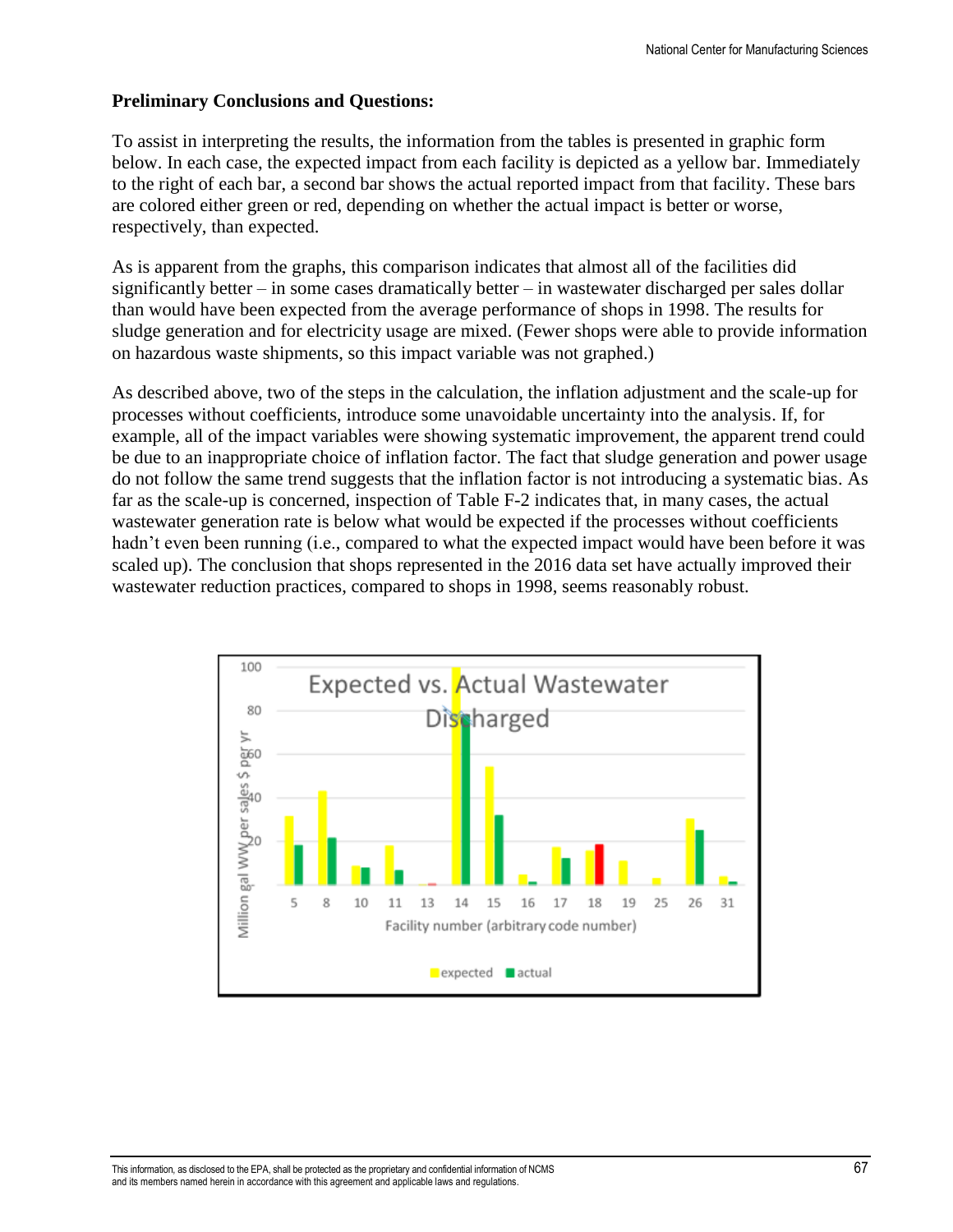



# **Next Steps**

This preliminary analysis suggests several questions that may warrant further investigation during subsequent stages of the project. For example:

• What factors might be associated with the apparent overall improvement in water consumption over the past two decades? Possibilities might include economic factors (such as increasing water and/or sewer rates), or factors associated with regulatory or reporting requirements.